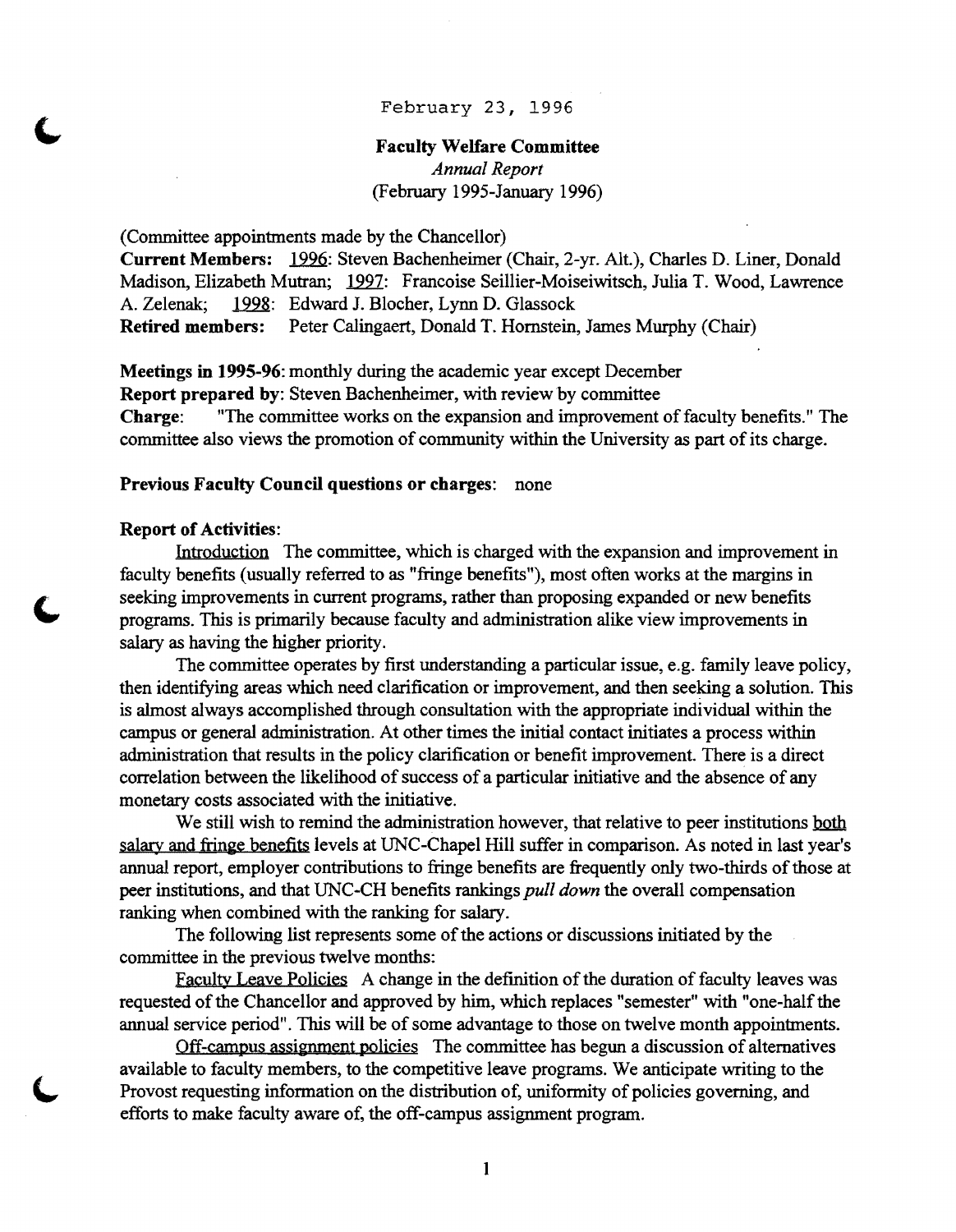Domestic Partners Resolution The committee offered and the Faculty Council accepted a resolution which (i) put the Council on record in support of extension of benefits to domestic partners of employees, (ii) urged the Administration to seek improvements in State policies which would extend health benefits of employees to domestic partners and (iii) urged our delegation to the Faculty Assembly to work for the adoption of a similar statement on domestic partner benefits.

Family Leave Program The committee continues to discuss shortcomings in the current family leave program. We are particularly concerned about the lack of compensation (payor time-off from other responsibilities), for colleagues who substitute for an individual taking leave. The current program may have the consequence of constraining individuals from taking such leave since it could engender a pay-back obligation on their part, or resentment on the part of colleagues.

Faculty Salary distribution policies The committee continues to monitor developments in the area of salary increase distribution policies and supports efforts to create sets of guidelines with clearly stated, unit-specific, criteria, designed to minimize disparities which arise through salary compression or discrimination.

Health insurance policies Two issues are currently being investigated by the Committee. The first is whether the three month gap between the beginning of the new deductible period and the sign-update for transferring coverage to a new carrier, may create difficulties under certain situations. The second is the inability to list dependent parents on our health coverage policies. The committee anticipates that this will become a concern to growing numbers of faculty in the future.

### Recommendations for actions by Faculty Council: none

#### Anticipated activities for the coming year:

Early retirement incentive programs While such programs are not currently under consideration by the Administration, we are planning to investigate how such programs could affect faculty benefit programs.

Academic life cycle The committee plans to study how changing circumstances through the normal course of a faculty career may affect the need for and range of benefit programs.

2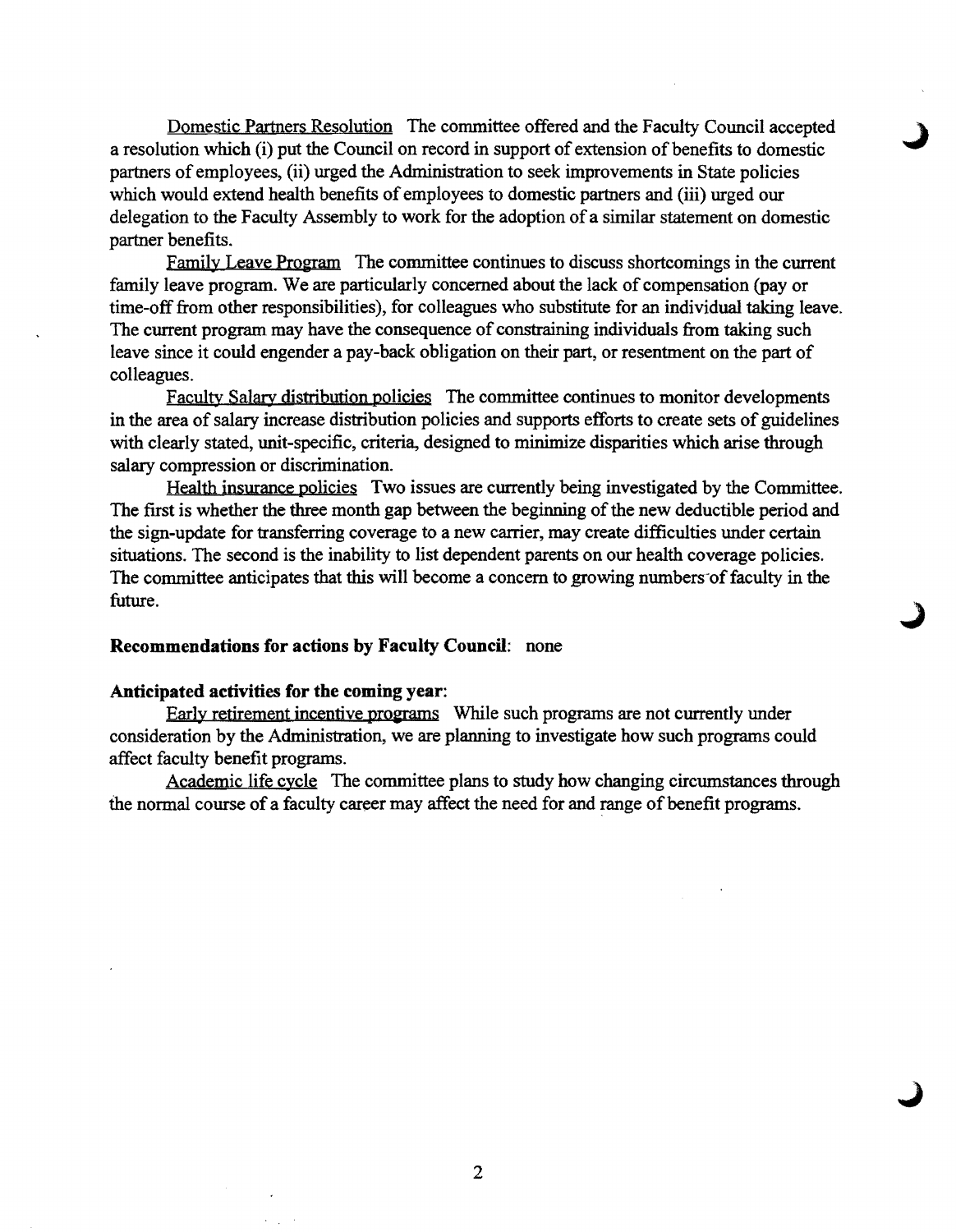### Mechanisms To Implement Salary Principles

## (As adopted by the UNC-CH Faculty Council, at its February 23, 1996 meeting)

The Faculty Council endorses the following procedures for implementing the Principles to Guide Faculty Salary Policies adopted by the Council on November 10, 1995, and urges the Chancellor to take appropriate action to implement them.

1. Each unit at which recommendations for faculty salaries and salary increases originate (e.g., departments or their equivalent) should, through a consultative process involving both the unit's head and its faculty, formulate a written policy to guide such recommendations. The policy should accord with the "Principles" (as approved by the Faculty Council November 10, 1995, attached) and be reviewed by the unit head and faculty at least once every five years.

2. Such policies should be filed with the dean of the school or college or equivalent (e.g., director of institute or library) in which the unit is located by July 1, 1996. The dean or director, in consultation with an elected faculty committee that chooses its chair, is responsible for ensuring that each unit has its current policy on file and that policies are consistent with the Principles. Policies for all units within a school or college (or equivalent) are to be available for convenient review by individual faculty and faculty committees.

3. Issues concerning policies can be brought to the faculty committee at the dean or director's  $t$  vel (or equivalent). Issues concerning policies and their implementation unresolved at that level may at the request of unit faculty be brought to the Chancellor, who, in consultation with the Advisory Committee, will be the final arbiter.

4. The Office of Institutional Research, in consultation with appropriate faculty, is requested to make UNC-CH salary data more available and understandable to faculty (and to facilitate analysis and understanding of those data regarding comparisons between UNC-CH and peer institutions). The salary figures for each faculty member should be archived and the archives should be made available in Davis Ubrary and the Health Sciences Ubrary and other appropriate locations.

5. Regular evaluations of deans, chairs and other unit heads should include an appraisal by the elected faculty committee as in #2 above of their performance in implementing the salary policies for which they have direct administrative responsibility.

The recommendation of these mechanisms is provisional. Their efficacy will be reviewed by Faculty Council in the Spring of 1998, at which time they may be permanently adopted, amended, replaced, or eliminated.